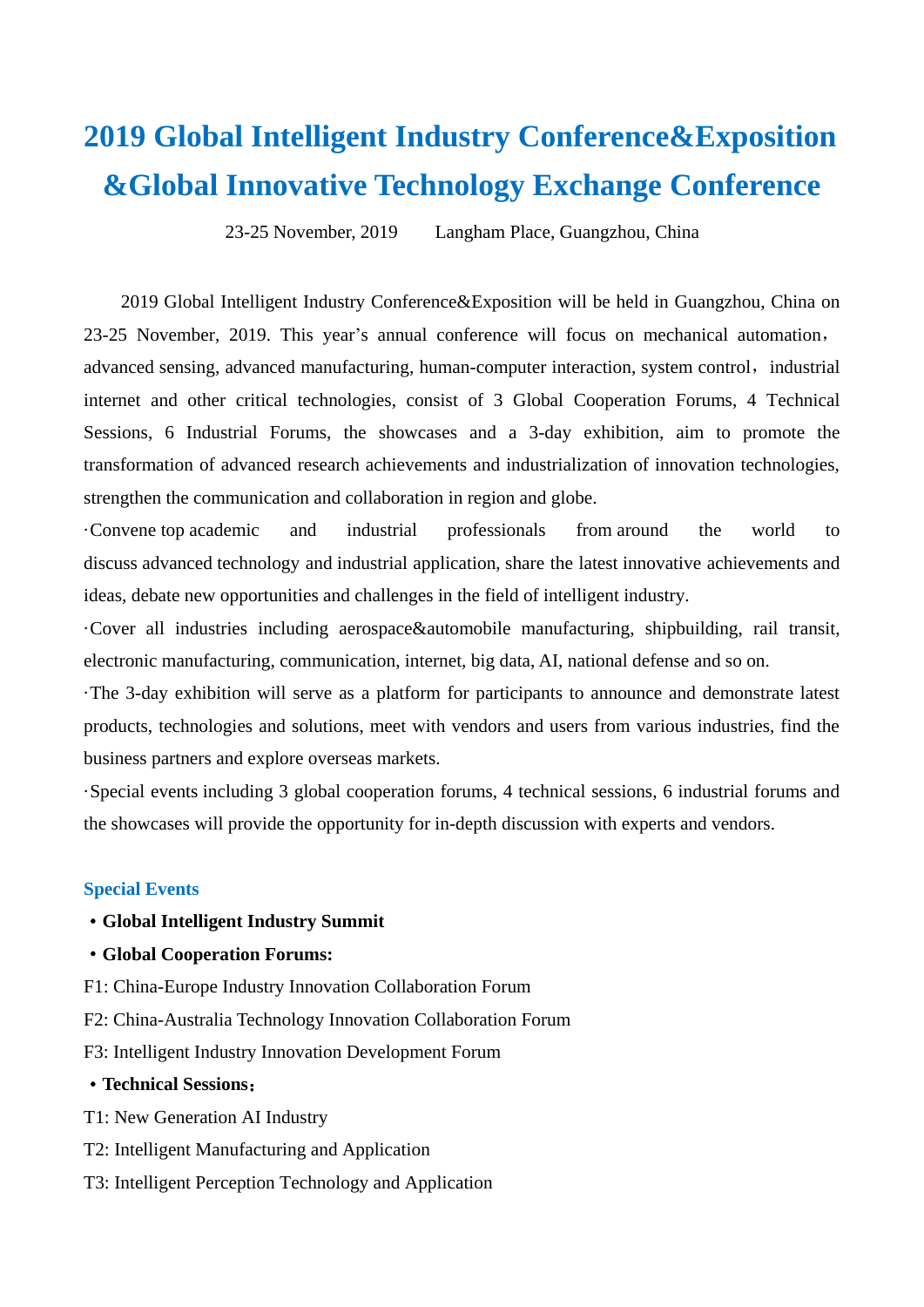T4: UAV Payload Technology and Application ·**Industrial Forums**: I1: Industrial Robot and Intelligent Control I2: Intelligent Terminal I3: Intelligent Detection Device & Equipment I4: Self Drive & Smart Traffic I5: Industrial Internet and Application I6: 5G Industrial Application

# **Exposition**

200+ exhibitors and 20,000+audiences

### **Exhibition Scope:**

Intelligent hardware and devices,

Mechanical automation, machine tools and robots,

Advanced manufacturing technology,

Advanced sensing technology,

VR technology,

Human-computer interaction technology,

System control technology,

System integrated manufacturing technology,

Unmanned system,

Industrial communication& network technology.

# **Organizing Committee (TBD)**

# **Leading Units:**

People's Government of Guangdong Province Chinese Academy of Sciences **Sponsors:** Guangzhou Municipal Government Department of Science and Technology of Guangdong Province Chinese Society for Optical Engineering **Organizers**: Chinese Society for Optical Engineering Guangzhou Municipal Science and Technology Bureau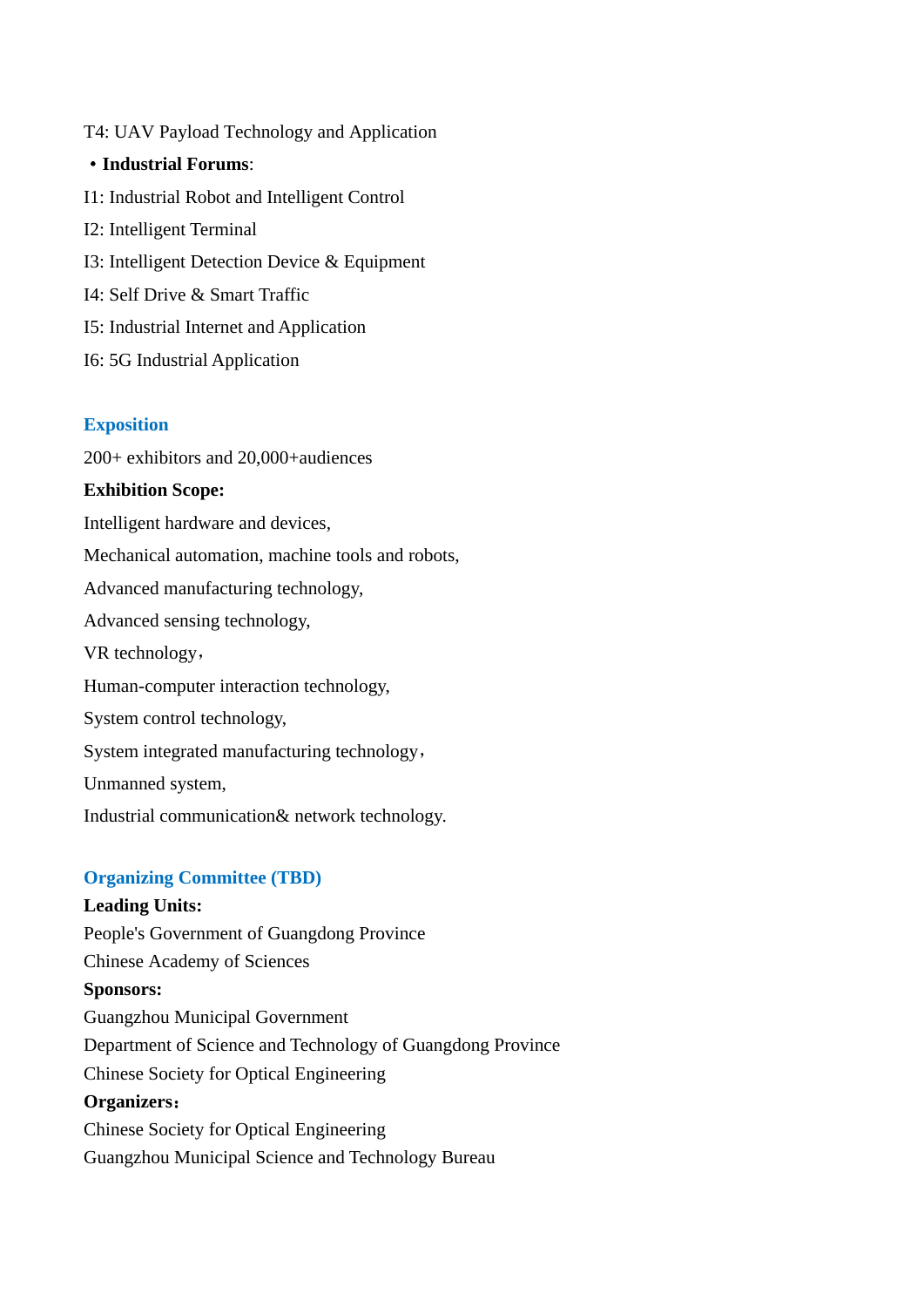Guangzhou Municipal Industry and Information Technology Bureau **Co-organizers**: China Aerospace Science and Industry Corporation China Aerospace Science and Technology Corporation Changhe Aircraft Industry Co., Ltd., Aviation Industry Corporation of China,Ltd. China Commercial Aircraft Co., Ltd. Shenzhen Pengcheng Laboratory Zheiiang Laboratory Australia High-Tech Industrialization Association Queensland Chinese Association of Scientists and Engineers, Australia **Chairs**: Lv Yueguang Chinese Academy of Engineering **Co-chairs**: Wu Hequan Chinese Academy of Engineering Pan Yunhe Chinese Academy of Engineering Xiang Libin Chinese Academy of Sciences Gao Wen Chinese Academy of Engineering, Peking University Zhang Guangjun Chinese Academy of Engineering, Southeast University **Members**: Jin Guofan Tsinghua University Zhuang Songlin Shanghai University of Technology Sun Youxian Zhejiang University Zheng Nanning Xi'an Jiaotong University Li Bohu 2nd Academy of China Aerospace Science and Industry Group Xu Zuyan Institute of Science and Chemical Sciences of the Chinese Academy of Sciences Wang Tianran Shenyang Institute of Automation, Chinese Academy of Sciences Chai Tianyou Northeast University Bao Weimin China Aerospace Science and Technology Corporation Wu Manqing China Electronic Technology Group Huang Wei Northwestern University of Technology Wang Lijun Changchun Institute of Optical Machinery, Chinese Academy of Sciences Zhang Jun Beijing Institute of Technology Chen Chun Zhejiang University Fan Bangkui Beijing Institute of Information Technology Sun Cong China Academy of Aeronautics Wang Huaming Beijing University of Aeronautics and Astronautics Fang Jiancheng Beijing University of Aeronautics and Astronautics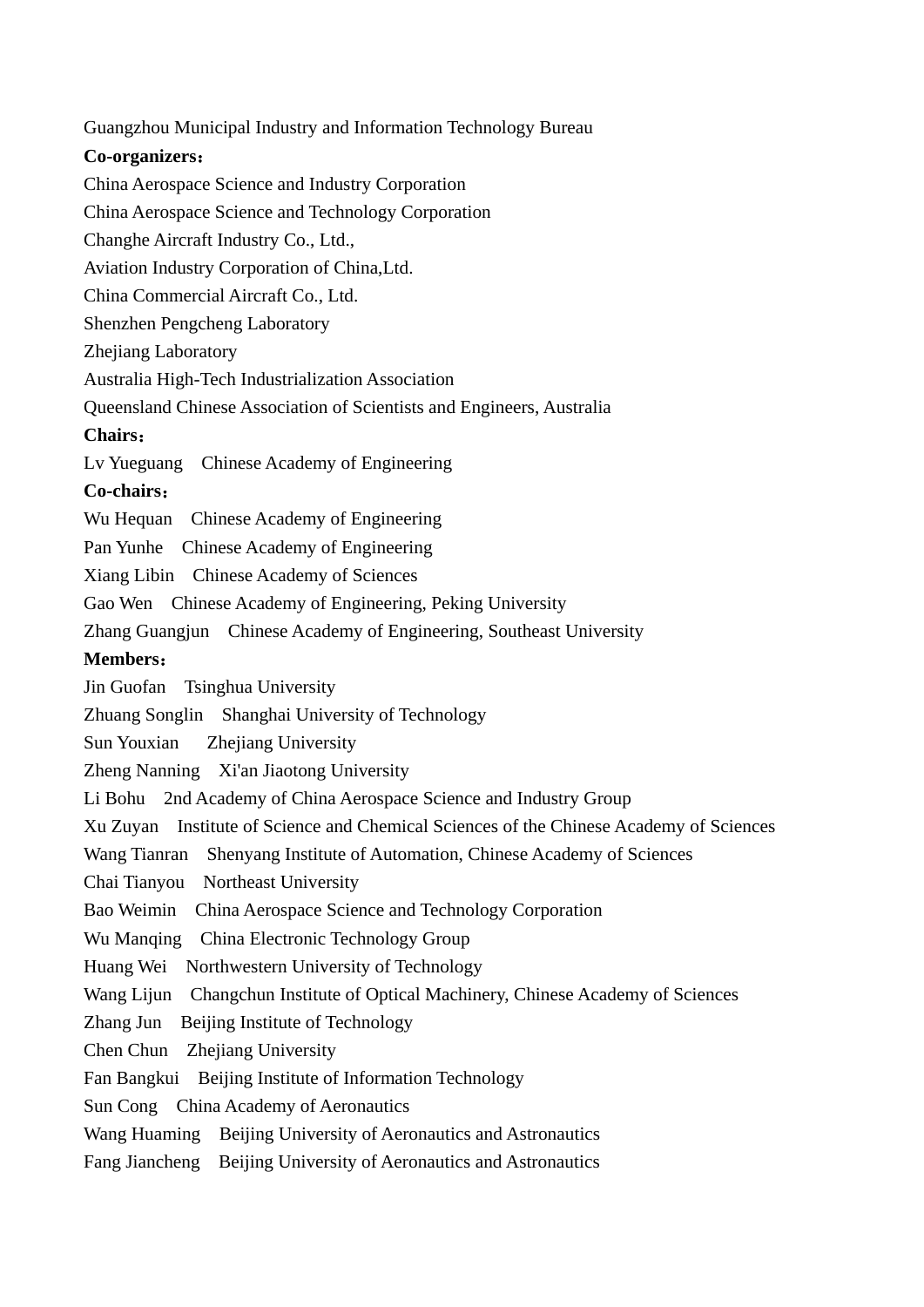Zhou Zhicheng China Academy of Space Technology Dai Qionghai Tsinghua University Sun JingQueensland Chinese Association of Scientists and Engineers, Australia



# **Highlights on 2018 Global Intelligent Industry Conference&Exposition**

Plenary Conference



# Workshops and Presentations

**Contact Person:**

Felicity Han: [f.han@uq.edu.au](mailto:f.han@uq.edu.au)

# **About Guangzhou:**

Guangzhou is one of the most important central cities in China (Beijing and Shanghai), it is the international trade center and the integrated transport hub of China, which was listed as world's A-level city by GaWC. Guangzhou Port, adjacent to Hong Kong and Macao, is an important port of international trade. As of August 2018, Guangzhou Port has reached more than 400 ports in more than 100 countries and regions in the world.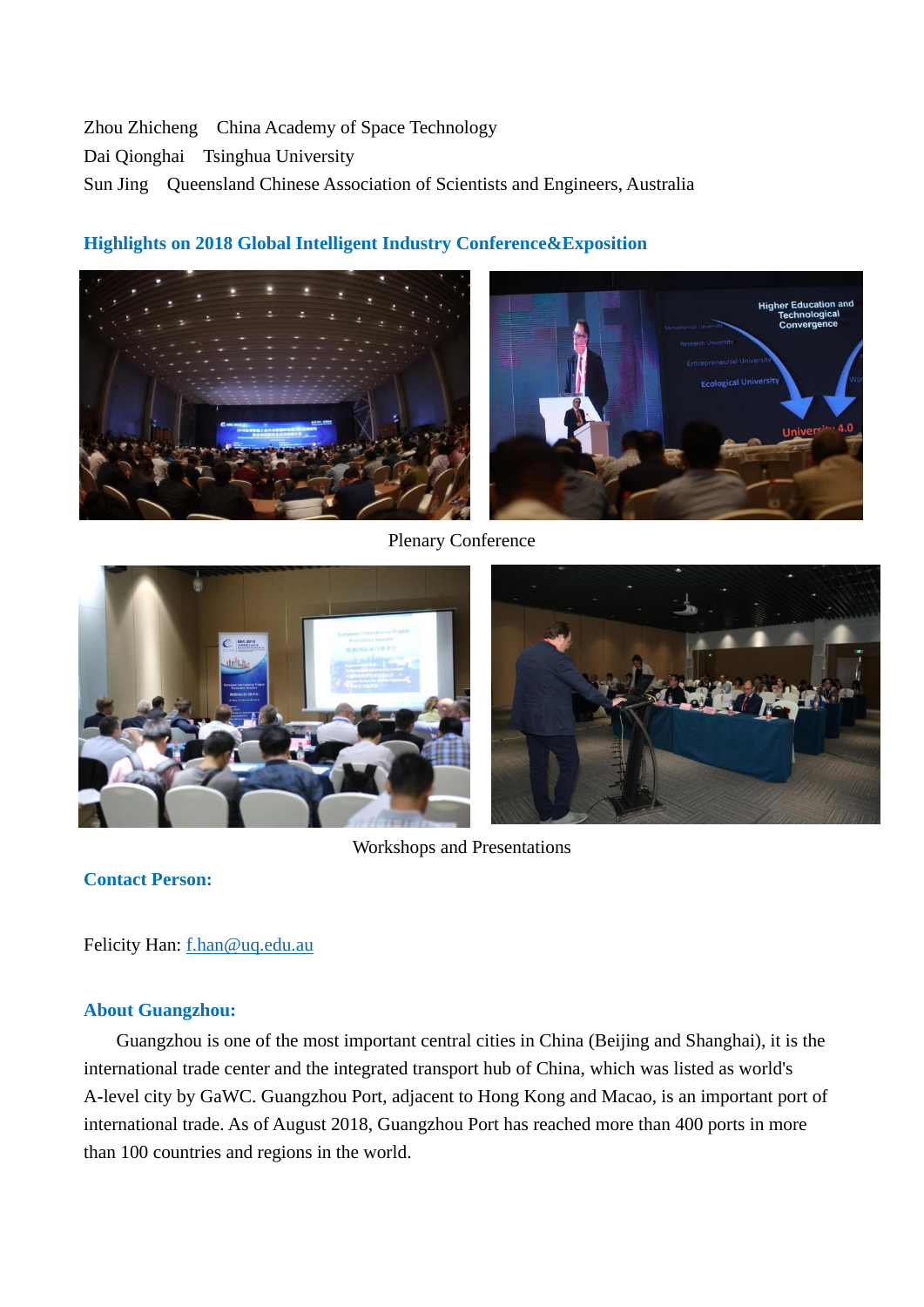In 2017, more than 4000 new high-tech enterprises were founded in Guangzhou, second only to Beijing, with a total number of more than 8700, ranking among the top three in the country. In 2017, the number of patent applications in Guangzhou was 118,332, an increase of 33. 3 percent over the same period last year.

By the end of 2017, there were 154 state-owned R&D and scientific information institutions, 18 national engineering technology research centers, 25 national enterprise technology centers and 19 national key laboratories in Guangzhou, it has also built the largest-scale science and technology business incubator cluster in South China.



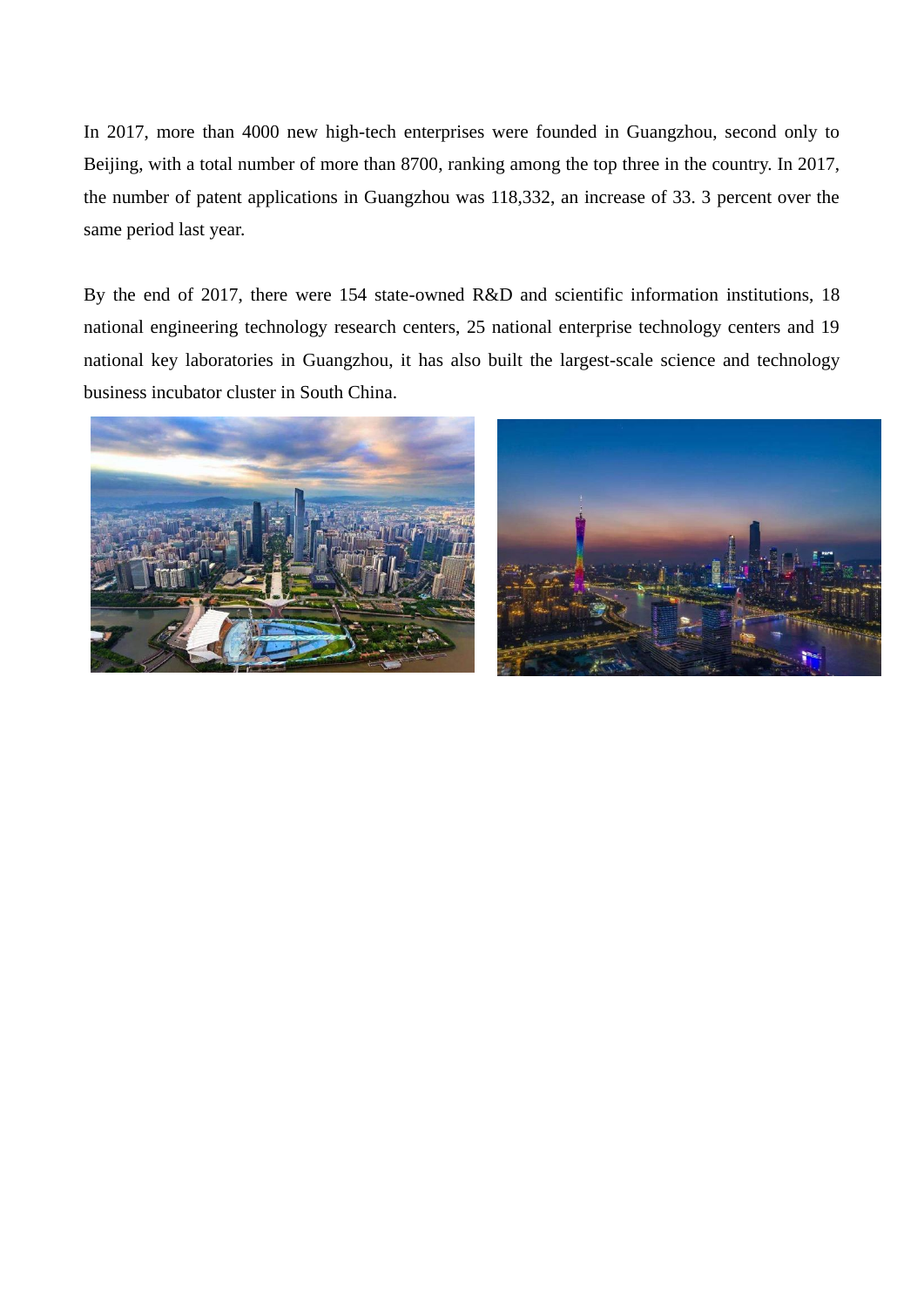# **Agenda (Draft):**

| <b>Time</b>           | <b>Activities</b>                                                                                         |
|-----------------------|-----------------------------------------------------------------------------------------------------------|
| 22nd Nov.             | Registration                                                                                              |
| 23th Nov. 09:00-11:30 | 2019 GIIC Opening Ceremony & Plenary Talk                                                                 |
| 23th - 24th Nov.      | T1: New Generation AI Industry                                                                            |
|                       | T2: Intelligent Manufacturing and Application                                                             |
|                       | F1: China-Europe Industry Innovation Collaboration Forums                                                 |
|                       | F2: China-Australia Technology Innovation Collaboration Forums                                            |
|                       | F3:<br>The<br>Guangdong-HongKong-Macao<br>Greater<br>Bay<br>Area<br>Economy & Technology Innovation Forum |
|                       | T3: Intelligent Perception Technology and Application                                                     |
|                       | T4: UAV Payload Technology and Application                                                                |
|                       | I1: Industrial Robot and Intelligent Control                                                              |
|                       | I2: Intelligent Terminal                                                                                  |
|                       | I3: Intelligent Detection Device & Equipment                                                              |
|                       | 14: Self Drive & Smart Traffic                                                                            |
|                       | 15: Industrial Internet and Application                                                                   |
|                       | <b>I6: 5G Industrial Application Forum</b>                                                                |
| 25th Nov.             | Visiting & Exchange                                                                                       |
| 23th - 25th Nov.      | Exhibition                                                                                                |

# **For Australian attendees, please contact through Queensland Chinese**

# **Association of Scientists and Engineers (QCASE)**